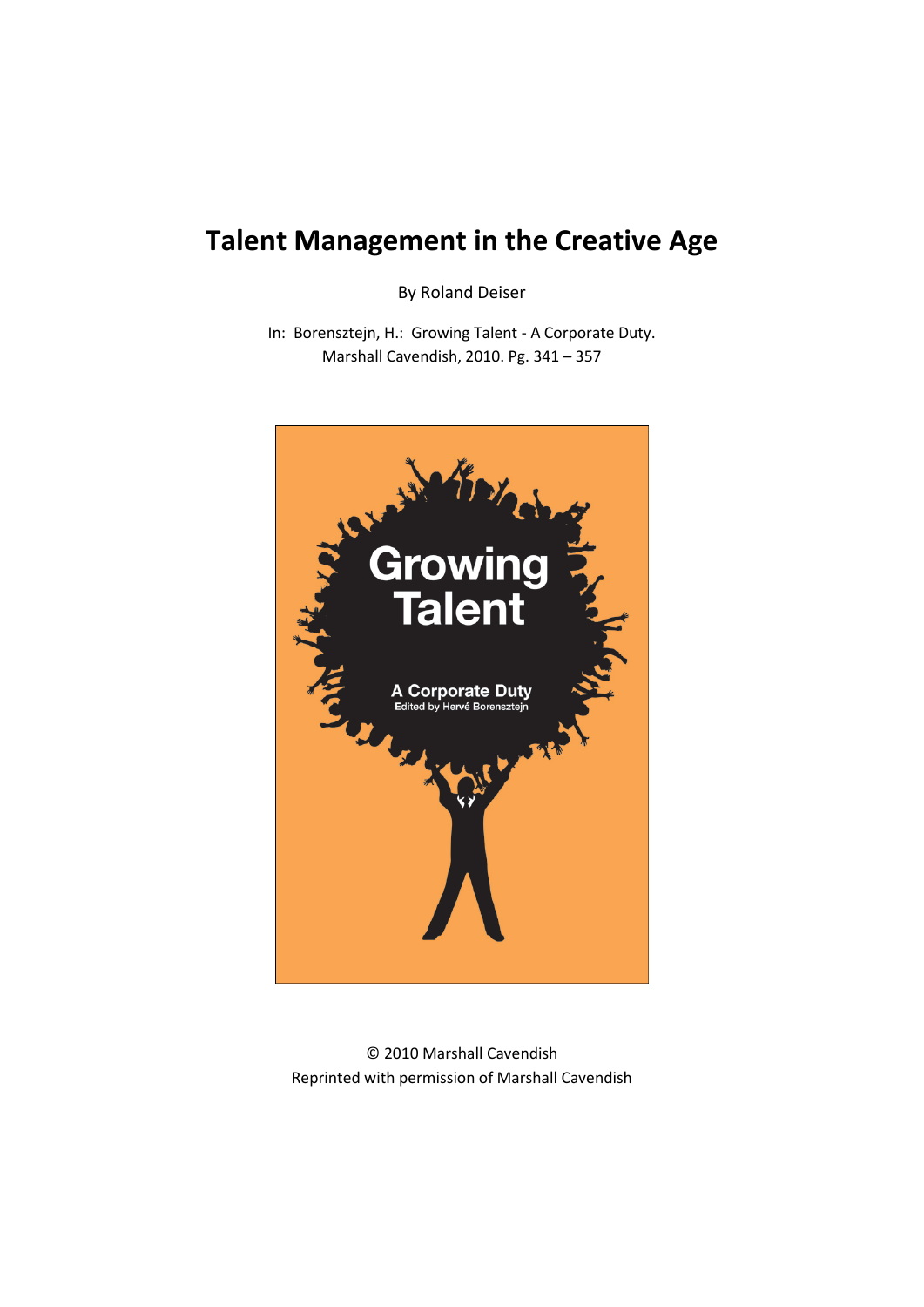25 **Talent management in the creative age**

Roland Deiser

#### **Summary**

Today's practice of talent management focuses on identifying, recruiting, developing, placing and retaining people who are key to the competitive success of the company. This perspective, which regards talent as an asset that needs to be controlled by the corporation, reveals its limitations in the age of globally networked organizations. The increasing importance of the creative class with its distinctive motivational patterns, and the diminishing loyalties between employer and employees, require talent management approaches that reach far beyond the current paradigm. A new and broader practice needs to think and act beyond HR and address issues such as organizational design, managing key talent clusters outside the organization, branding and reputation management, and more. This chapter analyses the drivers that make creative competence a critical success factor for competing in the 21st century and discusses the managerial challenges that come with it.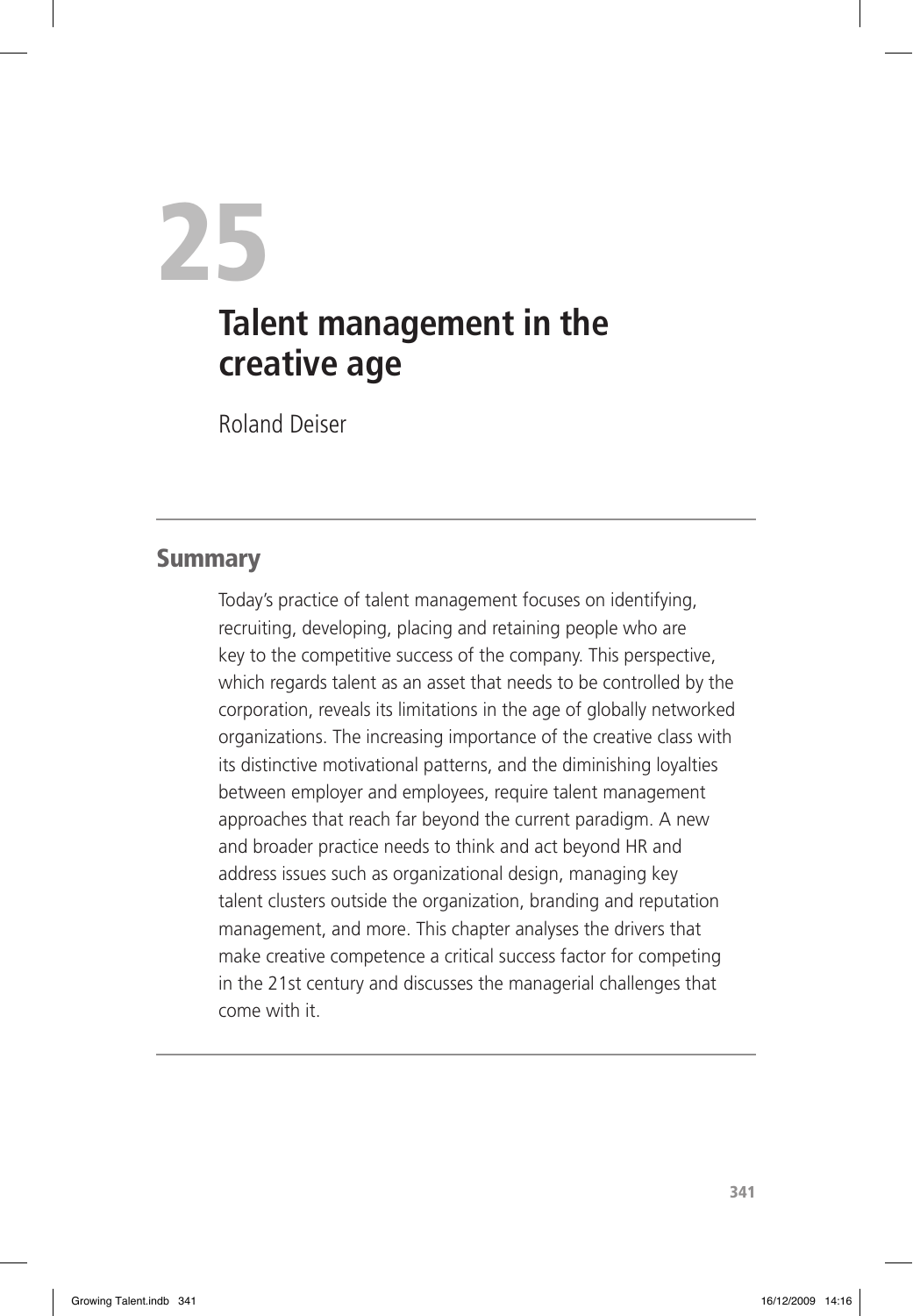### Introduction

In his 2003 landmark book *The Rise of the Creative Class*, Richard Florida, a regional development economist, makes a convincing point about the growing importance of creative talent in an increasingly knowledge-based economy (Florida, 2003). According to his definition, the creative class includes not only the world of traditional artists (writers, painters, actors, musicians, entertainers, etc., whom Florida calls the "bohemians") but everybody for whom creativity or intellectual work is an essential element of his or her personal and professional life.

It includes all types of knowledge workers, who produce or deal with ideas and intellectual capital, such as software developers, advertisers, designers, architects, engineers, scientists, inventors, consultants, educators, and many more. Florida estimates that about 30 per cent of the workforce of the Western world are members of this class today, and that their proportion is rapidly rising.

Florida moves on to make the argument that this class is attracted by an environment of tolerance, diversity and other aspects enriching the quality of life. He then provides ratings of cities and regions that satisfy these criteria, and draws conclusions for regional development policies to attract creative industries – which he regards as the industries of the future.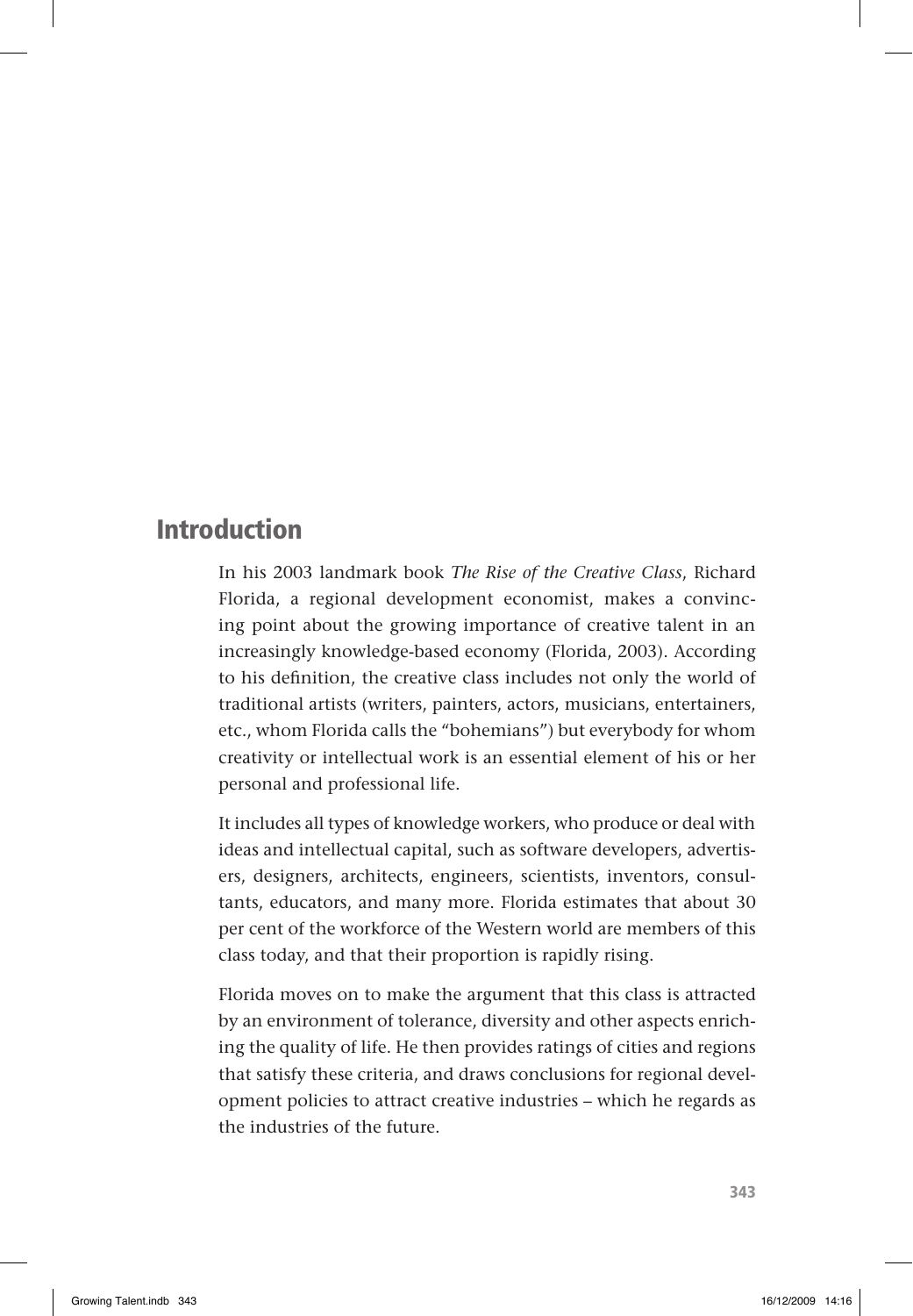Florida's thinking provides interesting stimuli for the practice of talent management, especially if we extend his definition of the creative class to include also entrepreneurs and anybody who has a leadership responsibility in today's complex, globally networked organizations.1 Practically all the talent that corporations chase and try to retain – leaders, technical experts, scientists, innovative thinkers, etc. – belong to this demography. The creative class is what the war for talent is about.

There is another important reason to take a closer look at the issue of talent and creativity: in a certainly not coincidental convergence with the "rise of the creative class", we have concurrently witnessed the "rise of creative competence" as one of the most important ingredients for effective leadership in organizations small and large. A brief look at the influential management literature of the last twenty years provides ample evidence that we are in the midst of a major paradigm shift that shatters the foundations of traditional management science and moves creativity to centre stage. Much of the debate addresses the changing theory and practice of strategic and organizational management in the context of new realities that challenge today's complex globally networked enterprises, especially when it comes to strategic innovation management, organizational design competence, talent management, and the leadership culture required to deal with these challenges.

Here are some key arguments that make the case for an ever more prominent role for creative competence as a key success factor for the corporation of the 21st century.

### Today's strategic management is more an art than a science

We live in extremely turbulent times, with a high degree of unpredictability and constant surprise, and an ever accelerating rate of technological and environmental change. In this world, there are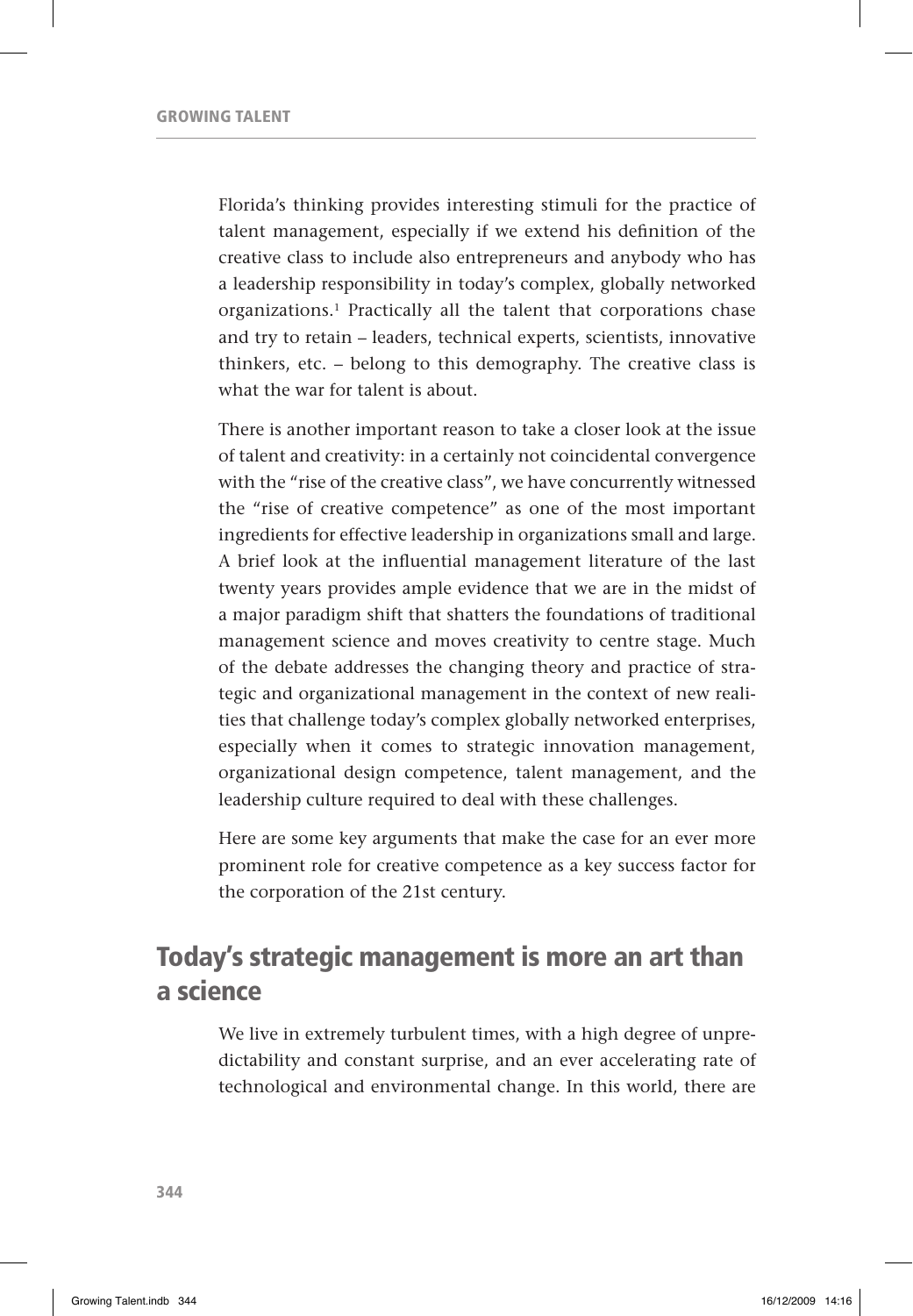painful limits to the usefulness of the traditional paradigm of strategic planning, with its rational-analytical approach of market analysis, trend extrapolations, and its efforts to predict the future.<sup>2</sup> Such a practice made sense in relatively stable and slow-moving environments, but it becomes quickly dysfunctional when carefully drafted plans are nearly obsolete the minute they are jotted down on paper.

What is needed instead is a continuous strategic learning process that pervades the entire organization, including all relevant stakeholders in the enlarged enterprise system. Rather than locking up the strategic discourse in smoke-filled rooms of secretive strategy departments, accessible only to the CEO and a selected trusted few, today's strategic management requires institutionalized creative dialogue across boundaries. Strategy means opening up new opportunity spaces and redefining the rules of the game rather than trying to play a better game within the existing mental boundaries of current industry paradigms.<sup>3</sup> Strategic leadership is now an incredibly creative challenge, and the strategy process requires creativity to look at the world from every level of the organization.

# Organizational design is the key to sustaining competitiveness

Traditional organizations with their emphasis on bureaucracy, central control and functional silos, and their obsession with formalization of everything, are not well designed to compete in the flat world of the 21st century. In light of the ongoing strategic innovation challenge, today's companies need the ability to design and nurture a comprehensive, boundary-spanning culture of ongoing organizational learning that emphasizes high performance and reinvention alike. They need to institutionalize enabling structures, mechanisms, processes and policies that drive and support a culture of creative dialogue and experimentation, allowing for agility, playfulness and fast and flexible strategic responses. They need organizational cornerstones that help mitigate unavoidable disruptions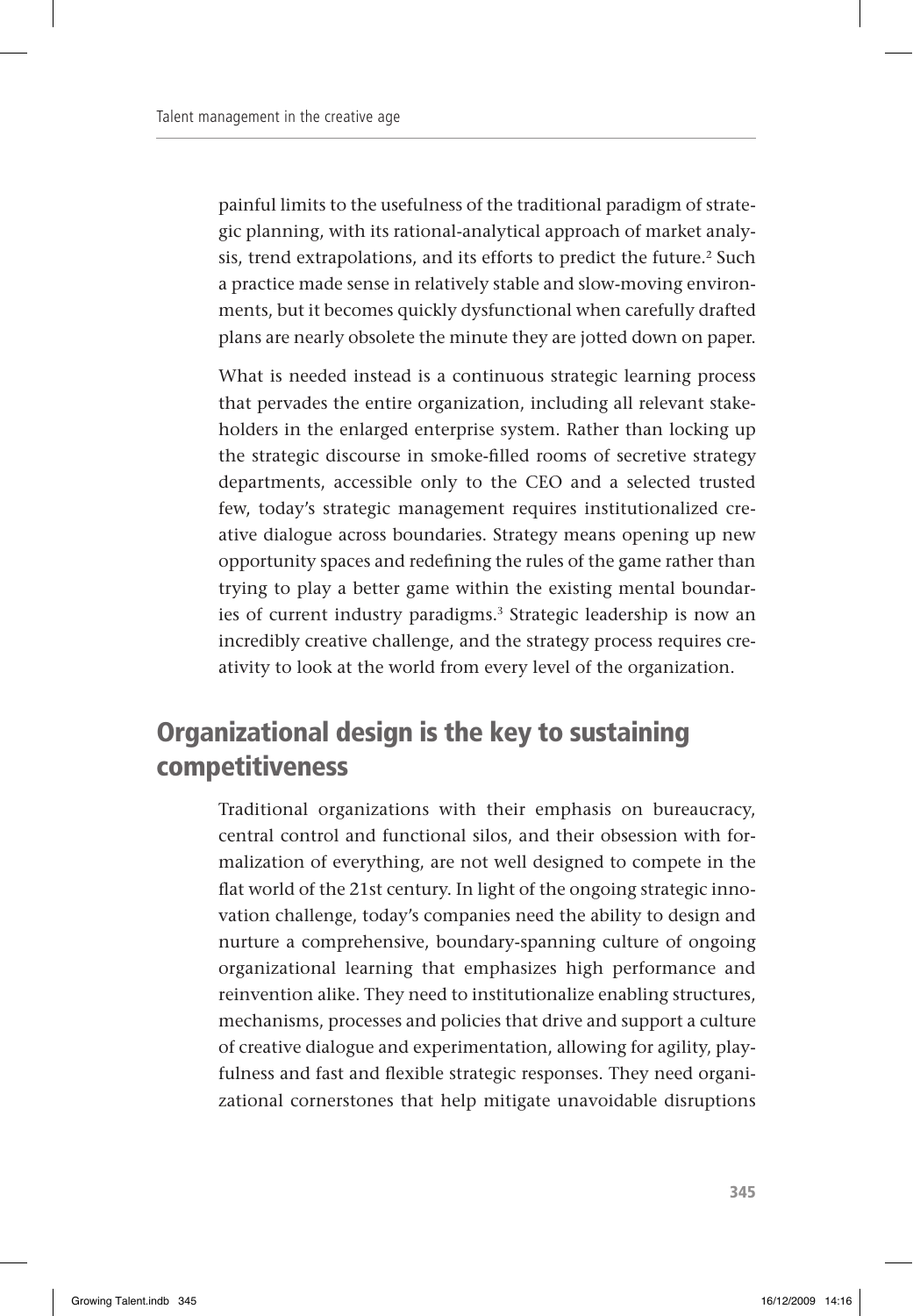and discontinuities with creativity, courage and intuition, on a just-in-time basis and with a minimum of bureaucracy, allowing for seamless collaboration across internal and external boundaries. Those who organize best for these challenges will win in the market – and also in the war for talent.

Designing and leading such organizations requires a different mindset, one not rooted in a mechanistic understanding of command and control that relies on the power granted to executives by hierarchy only. "Competing by (organizational) design" (Nadler and Tushman, 1997) requires leaders who approach their tasks with the skill of great architects, who have a deep understanding of enabling structures, processes, mechanisms and culture, and who are able to create elegant designs and implement them across the entire value net.4 This requires creativity, the ability to "trust the process" and diplomatic skills. Other than physical structures, organizations and their value network are complex social and economic systems, and leaders depend on the talent within and outside their organizations to make them work. Enabling social network management, trust and horizontal relationship management play a central role in this equation. They become the essence of indirect talent management.

# Innovation is king – but a king that needs to be managed

There is hardly a company remaining that does not regard the ability to ensure sustainable innovation as one of the decisive competences for its long-term survival. But as with the paradigm shift in strategic and organizational management, the definition of innovation competence is also rapidly changing. Until recently, the dominant discourse on innovation focused primarily on *product* innovation, measured by the number of new products and patents filed, typically a domain of R&D. But products are just a small part of the innovation challenge. The best and most innovative product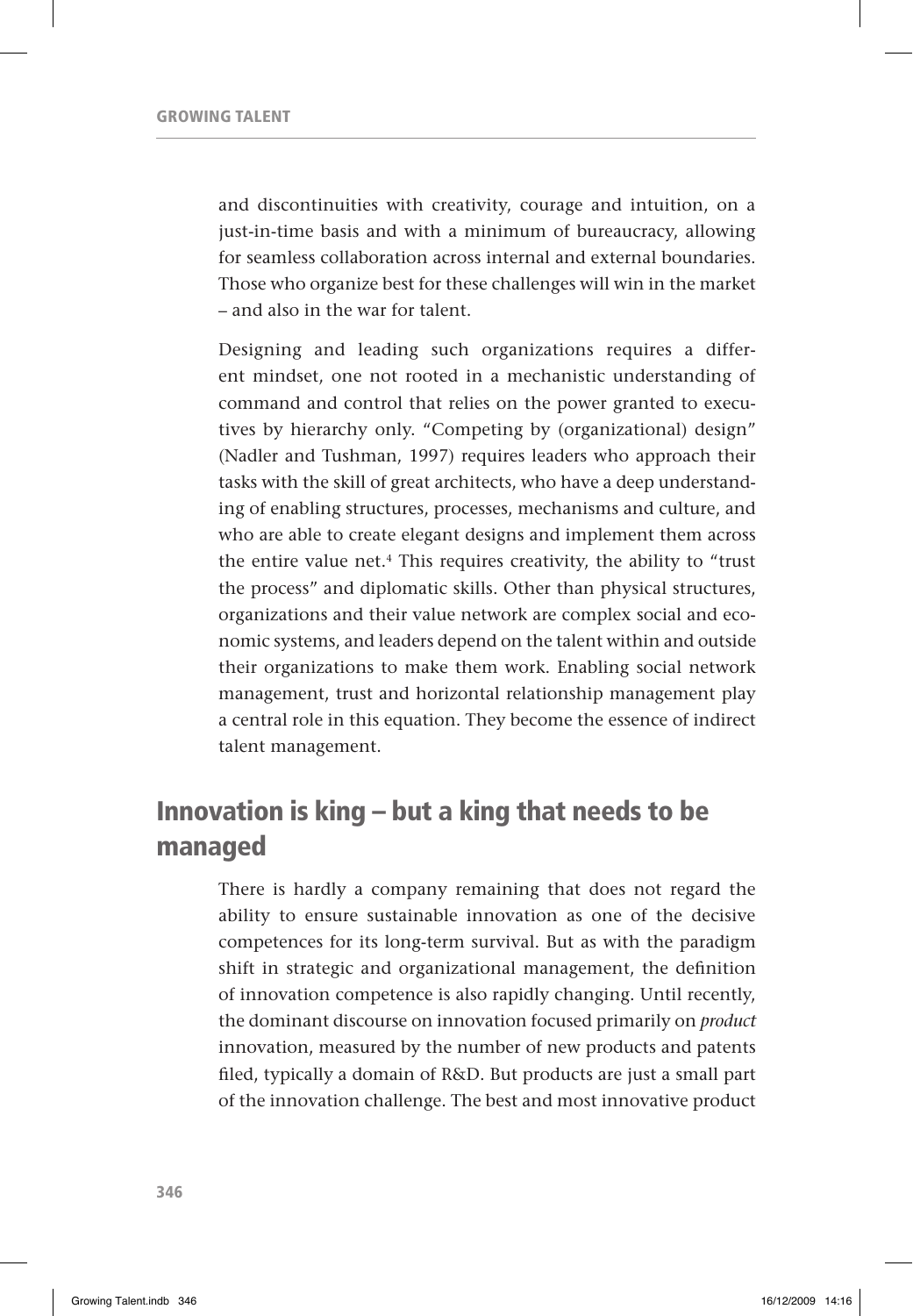development cannot compensate for slow and sclerotic bureaucracies inside silo cultures that are unable to collaborate effectively in the new horizontal "flat world" of global value nets (Hagel and Brown, 2005).

We need a more comprehensive view of what true innovation capability means, one that emphasizes the importance of organizational design innovation and business model innovation, together with the overall leadership capability to manage this set of innovation elements in an integrative way. Under such a perspective, virtually every employee of an organization – plus the company's relevant stakeholder network – becomes a part of the innovation process, part of an ongoing discourse about the way things are done. This comprehensive innovation imperative requires from its participants a certain kind of talent: people who are willing to engage in collaborative networks beyond the boundaries of their organization, people with a creative spirit who can think laterally and who have the cognitive and emotional ability to challenge the status quo – traits that we find primarily in the creative class.

### Design and brand are the true differentiators

The importance of product quality as the major competitive differentiator is rapidly decreasing, as even complex products turn quickly into commodities, and high quality and reliability have become just tickets for market entry. The globally networked corporation of the 21st century outsources and offshores value-chain segments that are easy to imitate to low-cost countries such as China, India or those of eastern Europe. What remains, though, is the complex task of orchestrating the many elements of a globally distributed value net of strategic partners and alliances, and to create differentiation through design, branding, reputation management and sophisticated customer engagement strategies. As the importance of intangible product attributes increases, so does the role of creativity and intangible asset management as a core competence of organizations and their people.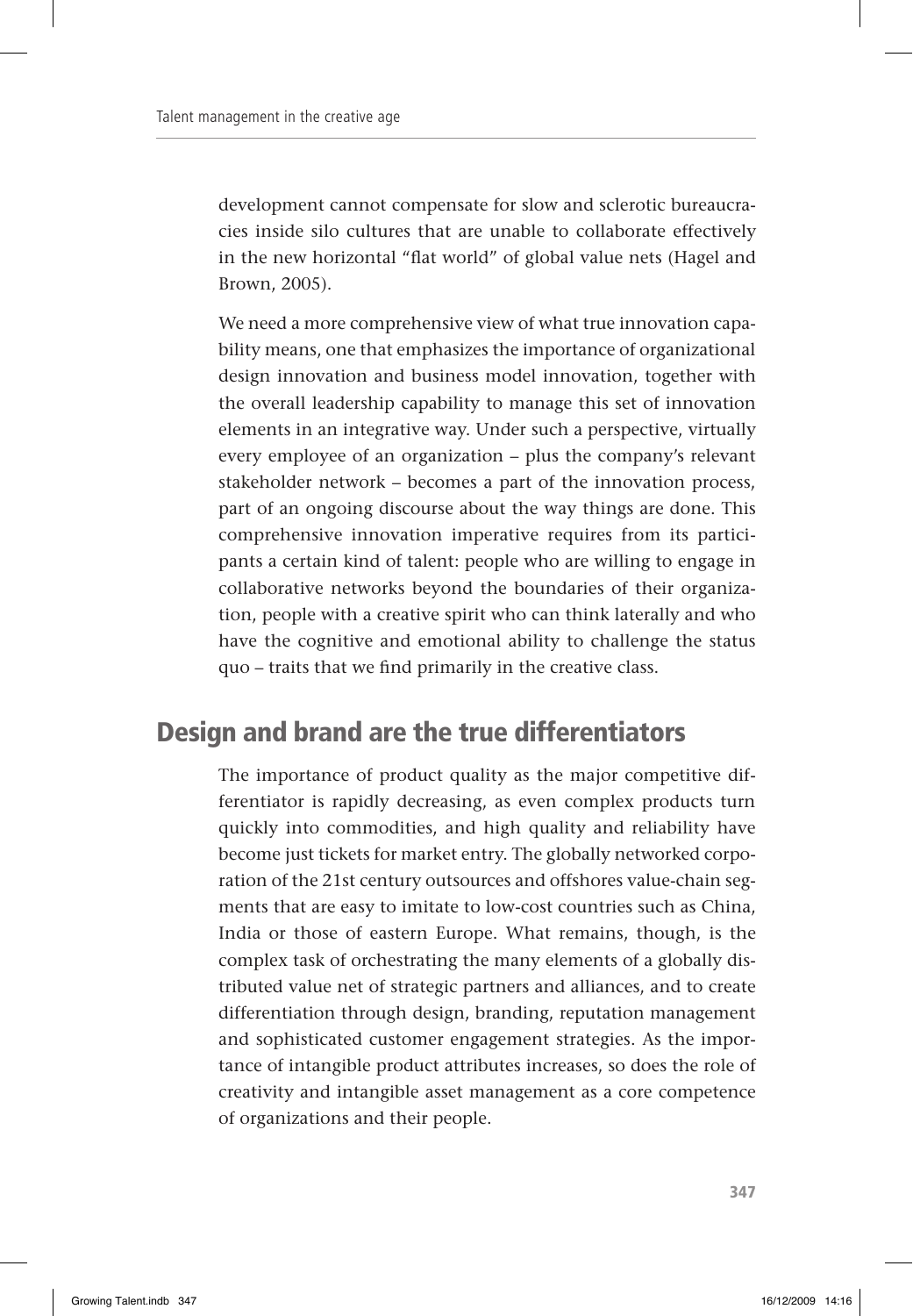### Creative talent – and its appropriate management – makes all the difference

All of the above means that much of the responsibility for thinking and acting strategically can no longer be restricted to the very senior echelon of the firm, and innovation reaches way beyond the boundaries of R&D. The imperative for organizational learning and innovation needs to spread throughout the horizontal and vertical layers of a corporation and include not only most employees but also the "extended enterprise", i.e. the relevant value net of customers, suppliers, partners, alliances, regulators and other stakeholders. Together with the increasing importance of knowledge work and creativity as a critical strategic resource of the corporation, this paradigm shift requires a radical rethinking of the traditional concepts of talent management. Members of the "creative class" – no matter whether they are entrepreneurs, leaders, scientists, software engineers, designers or others – are typically highly qualified people. They are smart, self-reliant and motivated by the opportunity to live their dreams and realize their potential. They need an enabling environment to thrive, and their potential unfolds best in a creative, flexible, non-bureaucratic culture, not in traditional hierarchies with traditional managerial control. A distinctive ability to attract and lead creative talent, in a sustainable fashion – both within and outside the boundaries of the firm – is now what creates the decisive competitive advantage.

In light of the above, companies need to learn a lot – and on many concurrent fronts. They need to develop a *comprehensive* approach to deal with the creative challenge, an approach that alters the way they strategize, the way they organize, the way they reach out to the world, and the way they deal with human capital. The new realities demand a strategy process based on continuous discourse and learning, together with the entire relevant stakeholder universe. They require new organizational designs that encourage and enable the effective nurturing of formal and informal networks – both within and beyond the boundaries of the corporation.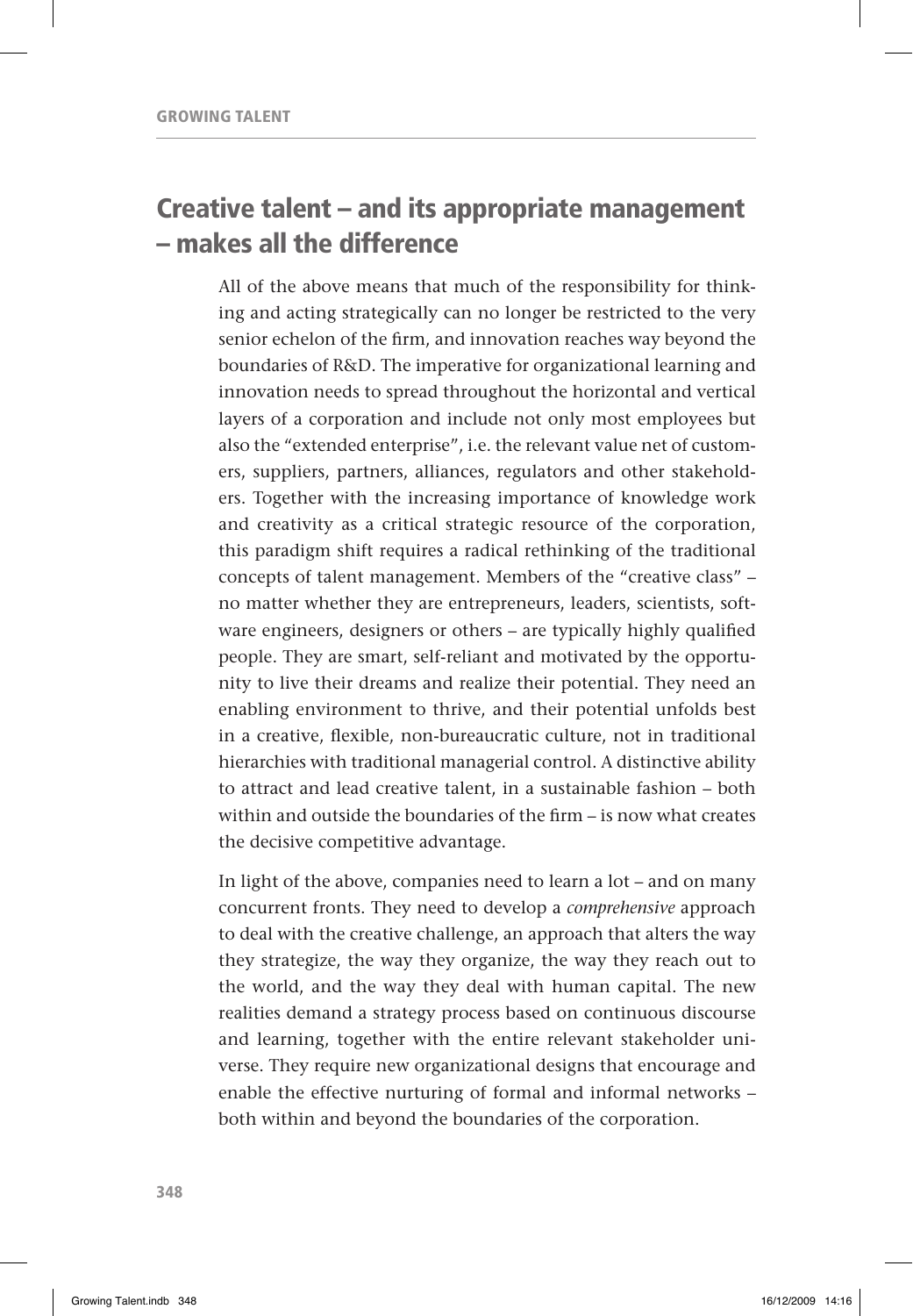They demand a new culture of leadership that is able to lead in horizontal, non-hierarchical relationships without hierarchical power and control. They demand leaders who can deal effectively with the famously difficult egos of creative and independent spirits, both keeping them in check while at the same time nurturing and developing their potential, supporting their aspirations, and respecting their common desire for independence. The new realities require the ability to continuously develop, test and implement innovative strategies and business models without losing the ground below our feet.

These are major challenges in a corporate world that by and large still embraces the Tayloristic paradigm of "Scientific Management", with its mechanistic and linear thinking, driven by numbers, measurable KPIs and an obsession to plan and control. The world of creativity embraces a very different mindset, which is hard to marry with the above. The creative class cherishes subjectivity, freedom and self-realization, and the pursuit of intangible values that are worth living and even fighting for. Creative talent embraces playfulness and continuous reinvention. They are at their best when they transcend existing rules and limitations – traits that are almost all in sharp contrast to the traditional business school curriculum. Even the *Harvard Business Review* announced a few years ago that "The MFA [Master of Fine Arts] is the new MBA", joining a growing choir of prominent management scholars who bemoan the lopsided ideology of business school education and research (Mintzberg, 2004; Ghoshal, 2005; Bennis and O'Toole, 2005).

This situation is good and bad news for the practice of talent management, which has evolved to greater prominence since McKinsey coined the phrase "the War on Talent" (Chambers, 1998). The good news is the growing recognition of the strategic importance of the practice, at least judging from the lip-service top executives are now willing to give it. The bad news is that the prevailing mindset of the practice and the toolkit that comes with it are by and large still buried in the traditional mechanistic and self-centred paradigm of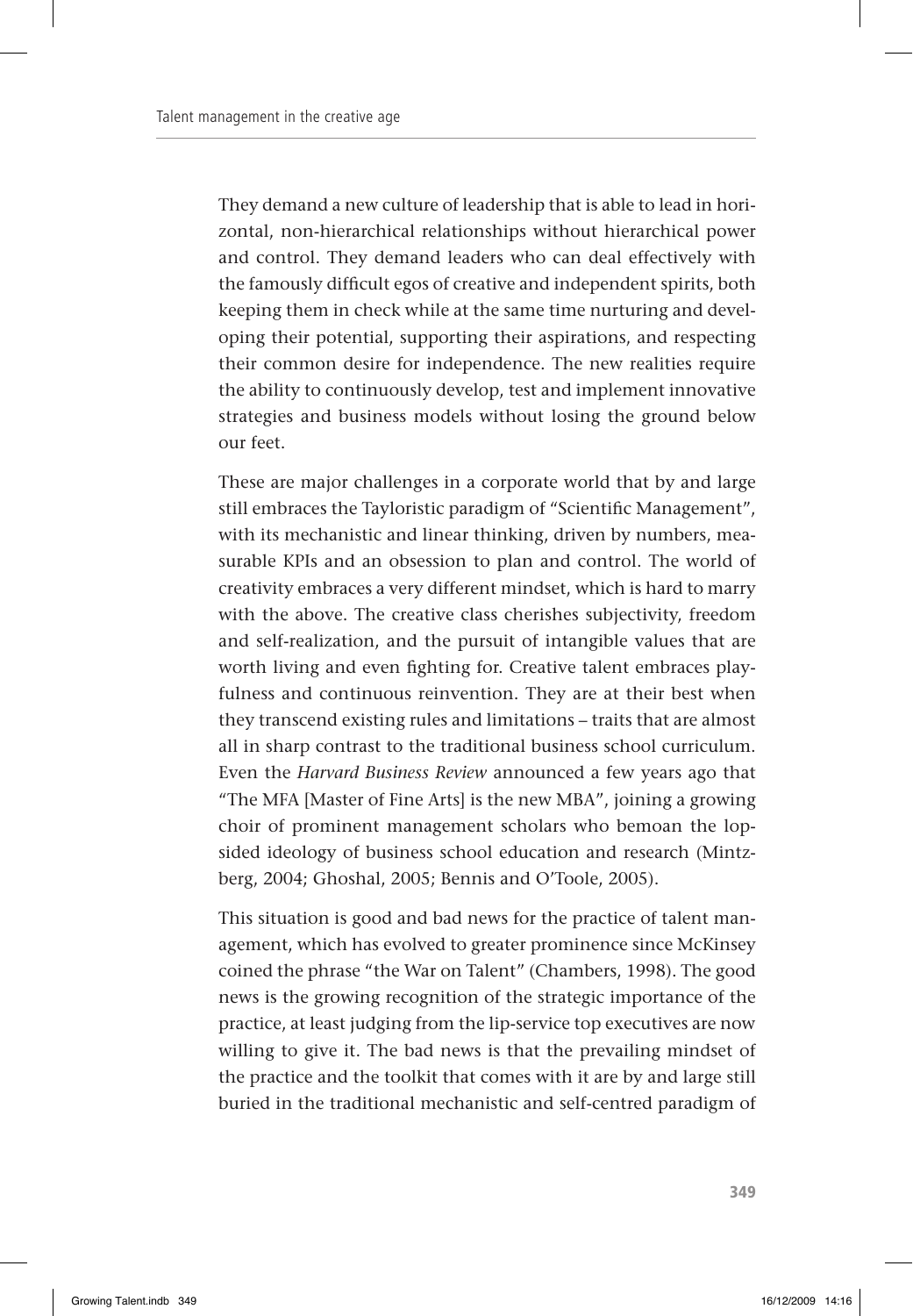organizations, with their abundance of formalized processes, elaborated instruments and an HR mentality that focuses on people issues without connecting them to the above-mentioned strategic innovation and organizational design issues.

The practice of talent management has developed a sophisticated (and in many cases an overly sophisticated) set of tools and systems that rely on competency models, performance management, learning and development architectures, and more. A gigantic army of HR professionals and consultants make their living in supporting these systems. Executive search, coaching, training and leadership development are each multibillion industries, in perfect collusion with the current business model of traditional HR. Unfortunately, this business model has severe limitations and is only partially suited to the challenges of the new realities. Here is why:

- Talent management is largely perceived as a people issue rather than an organizational issue, which leads to a largely restricted practice within the silo of HR.
- Today's talent management practice focuses entirely on current and future employees of the company (the talent a company "owns" and can control), and it ignores the abundance of talent that remains outside the organization.
- While the practice recognizes the importance of company branding and reputation for attracting and retaining talent, it has little influence in managing these success factors.
- Talent management sees for itself currently no role in helping create regional attractiveness for the creative class, which would enlarge the overall available talent pool.

Let us look at these shortcomings in more detail.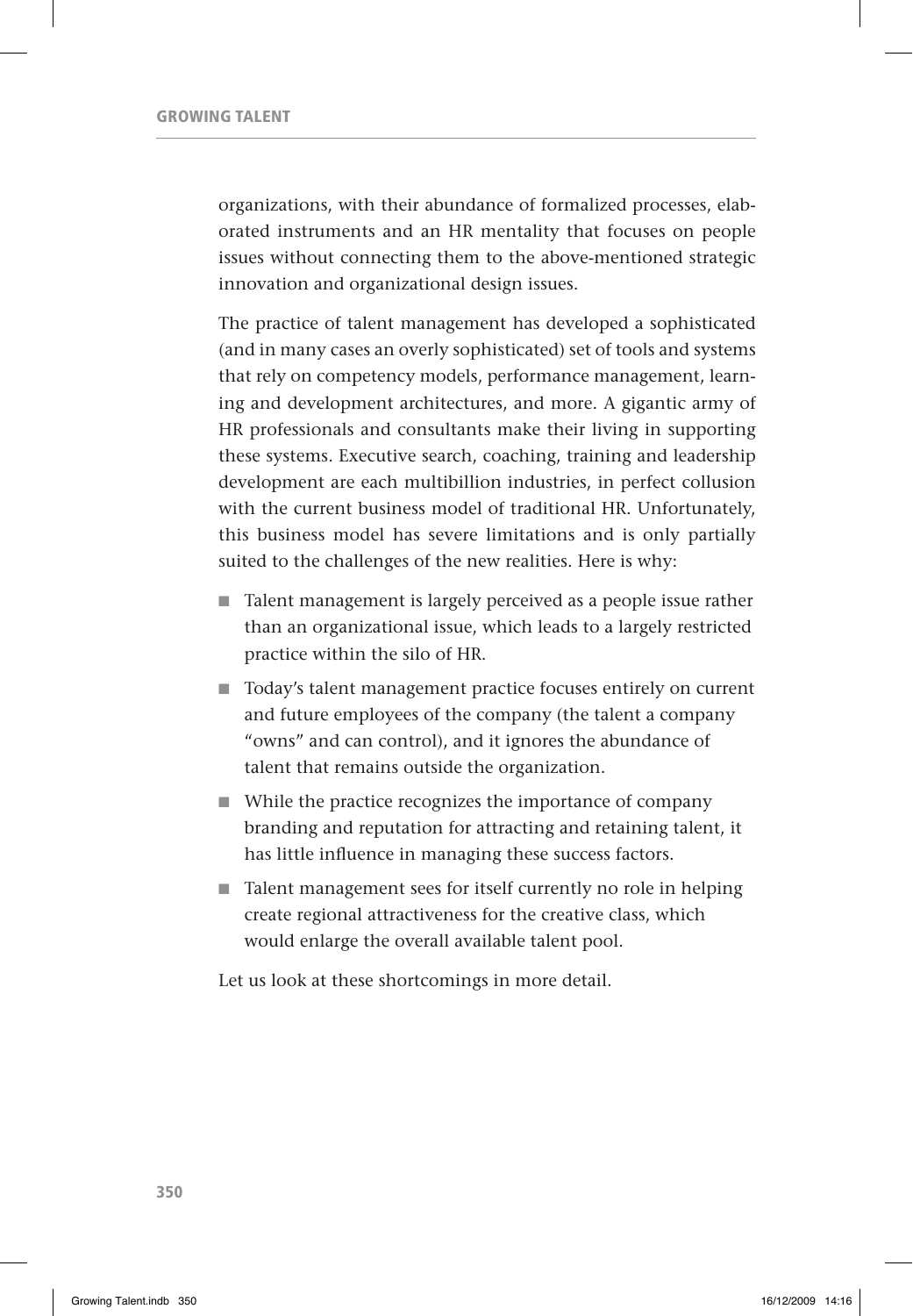# Challenge 1: Talent management needs to have a strong voice in organizational design

If we accept that great talent needs a great corporate environment to thrive, it is a severe shortcoming that the current practice of talent management has practically no influence in designing the organizational context. But without having at least a strong voice in actively shaping the design of the organization to fit the requirements of the creative age, much of the effort of attracting and retaining is in vain. The best talent management system will fail if an organization is unable to address the structural and cultural elements that make large organizations often so unattractive for the best and brightest.

A great example of the destructive power of context is mergers and acquisitions, where often the best talent from the acquired company leaves because of unbearable context variables, and much of the intellectual capital of the acquisition – usually more valuable than its hard assets – gets destroyed (Deiser, 1994).

The emergence of employee engagement (EE) as a key practice for talent management may help address some of these issues, but the EE approach is also primarily people and relationship oriented and stresses inspirational leadership, team development and other motivational factors, most on the behavioural rather than the structural side (e.g. very recently Croston, 2008).

# Challenge 2: Talent management needs to reach out beyond the boundaries of the firm

With the exception of recruiting, virtually all activities of the talent function are focused on the talent that companies "own". This becomes problematic when a significant part of a company's value creation happens through the dynamic interplay of the globally distributed players that constitute a company's value net. Corporate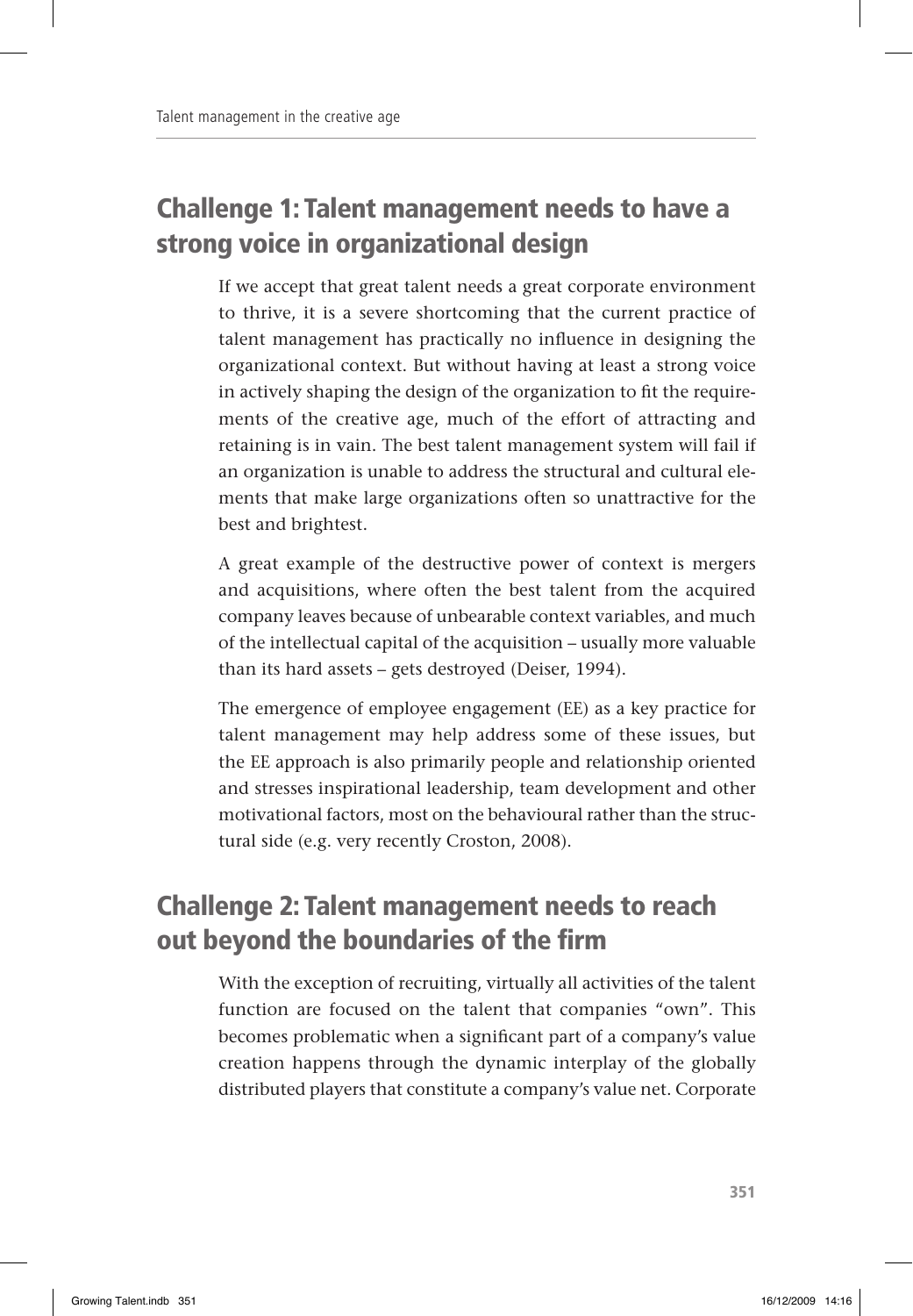talent management rarely reaches out actively to include customers, suppliers and other partners in their efforts, and neither do they allow their partners to get involved.

Even if a company manages to attract, develop and retain the best talent, it remains at the mercy of the capabilities of its value-net members. A poor talent situation at a company's key suppliers, customers and complementing partners – whether it be a lack of capable leaders, lack of expertise, high employee turnover or poor morale – reflects badly on its own ability to perform in the marketplace. Instead of hoarding the best talent, smart companies should also have the urge to place the best possible talent into the players that constitute their strategic network. They need to develop intelligence about their partners' talent situation, and to help their partners in maximizing their talent utilization without secretly working to steal the best away.

Joint learning architectures across the value chain, such as consortia leadership programmes, customer training initiatives or boundary-spanning communities of practice, can play an important role here. They are a great way to get to know partners in the value net, influence their level of excellence, improve collaboration, and strengthen the relationship as a whole. Naturally, this requires mutual trust and a perspective that appreciates and understands the overall system rather than adopting a defensive stance as regards one's own corporation. As in business strategy, the war for talent today is fought in "coopetition", and so we need to develop a transorganizational talent management practice that mirrors the new realities of globally networked value creation clusters.

### Challenge 3: Talent management needs to deal with those who refuse to join

Today much money and effort are invested in recruiting the best and brightest, and in developing and nurturing those who get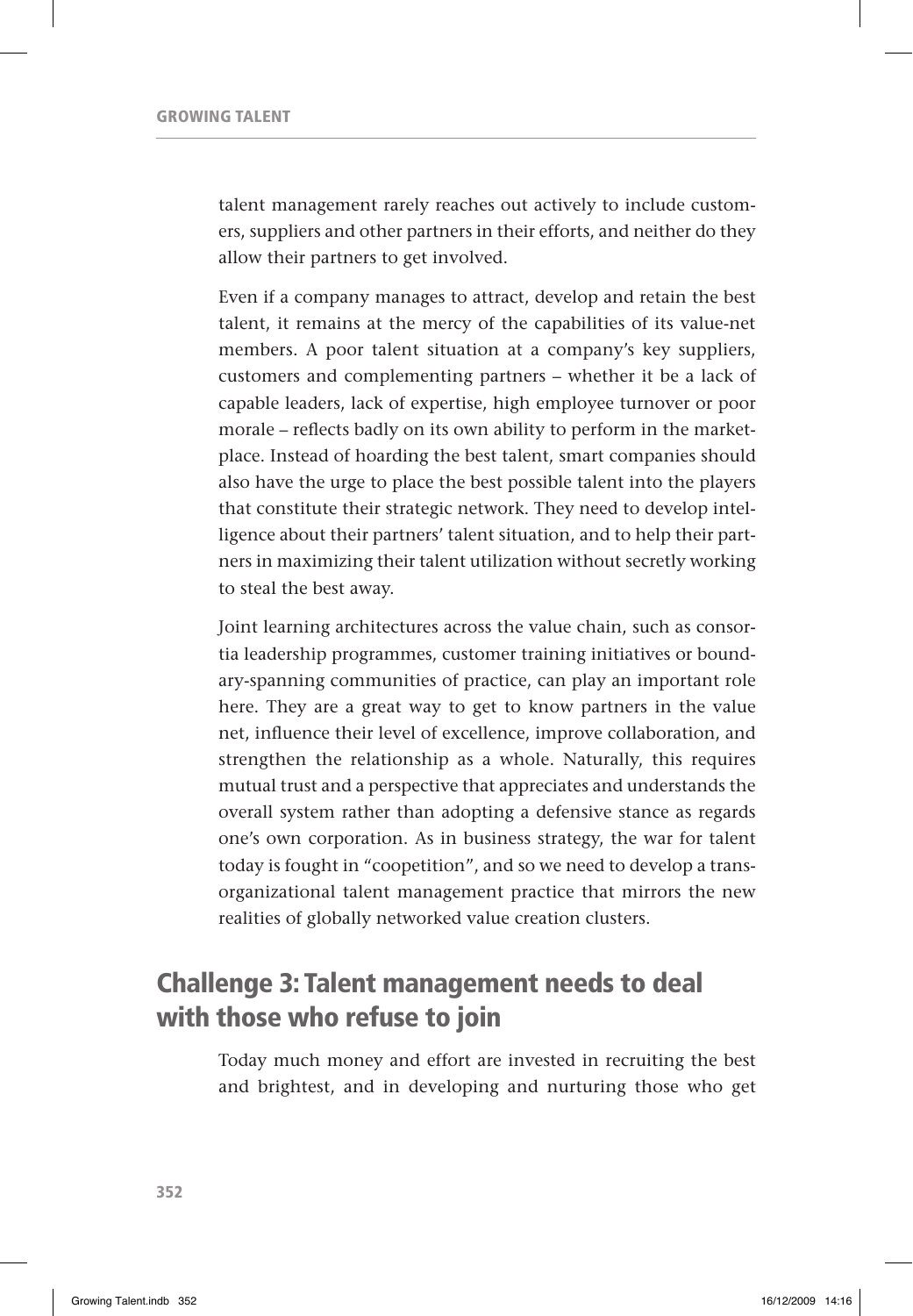selected. But what about great talent that cannot be recruited, for whatever reason? All signs indicate that this is a growing share of the attractive talent population. Like it or not, the rise of the creative class means that we also witness a significant (and growing) number of great people who may never join a corporation, who prefer to remain free agents, with limited loyalty to a single organization. It is appalling to see how little consideration, and even less systematic effort, is devoted to dealing with talent that refuses a formal employee contract, even if their potential contribution is easily recognizable.

The sobering fact is that limiting the talent pool to those who are willing to work within the boundaries of a corporation will increasingly leave out the most creative and entrepreneurial people. Today's talent management is obsessed with how to attract and retain the new millennial generation. It is obsessed with "owning" talent, and with its internal systems to groom it and maximize its performance – only to see it leave if the company's culture is not up to par. Instead of trying to desperately attract and keep such evasive talent, companies need to learn how to best access and utilize talent that will never sign a traditional contract.

Unfortunately, today's conceptual framework and practice toolkit is set up only for talent a company can control, and little is currently available to address this challenge. What is required is *institutional* mechanisms that serve this typically diffuse, fragmented and hardto-manage talent population. Such mechanisms need to follow a very different logic; they cannot be controlled by a single organization but are an infrastructural element of the "free talent space".

In this context, it is worthwhile to study the way Hollywood manages creative talent *as an industry*. The entertainment industry must constantly deal with a highly fragmented pool of independent actors, directors, writers and producers who come together for a temporary project. The industry deals with this challenge through an institutional infrastructure for "non-organizational" talent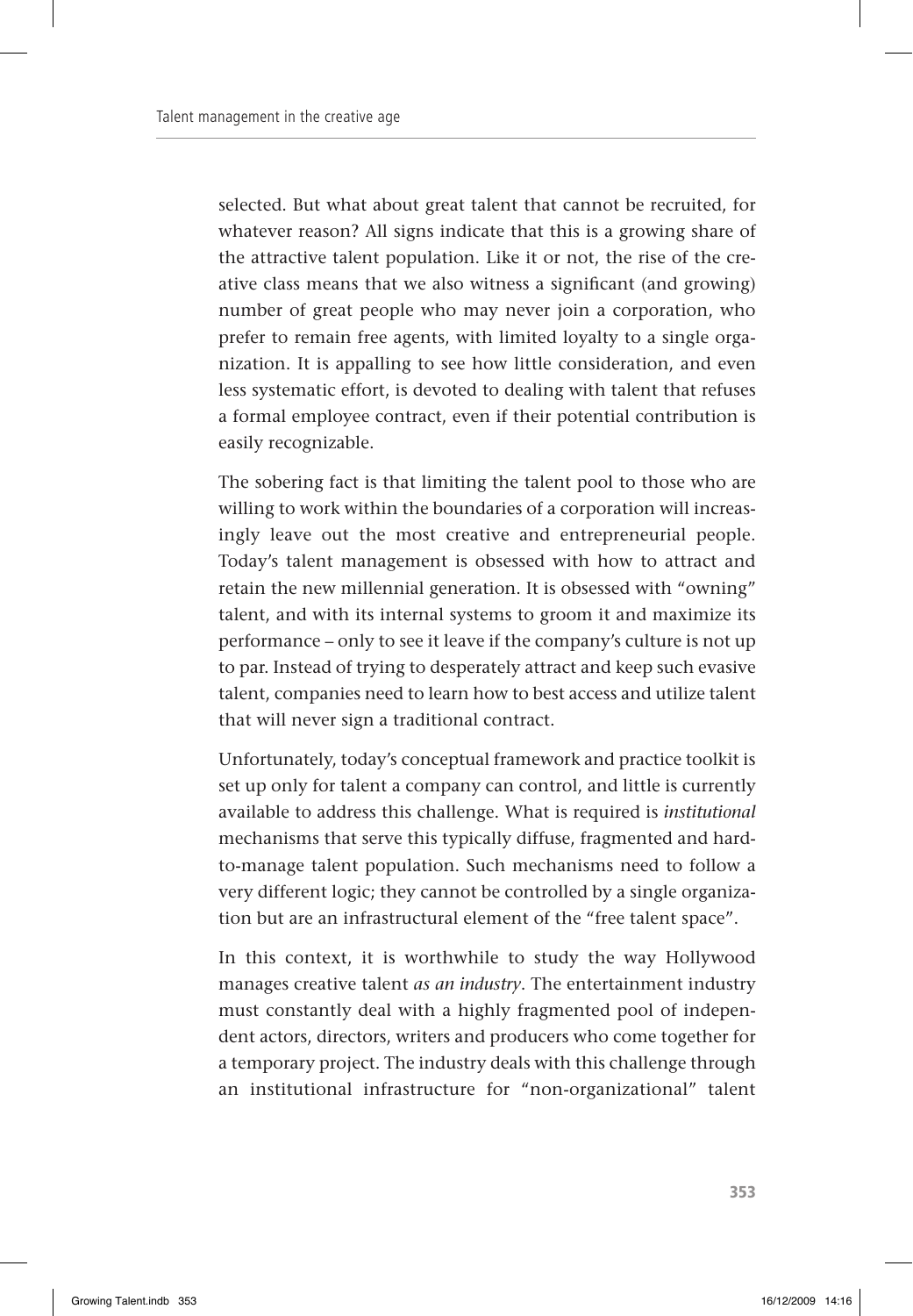management that has evolved naturally over time. It includes a whole sub-segment that caters to talent – casting agencies, talent agencies, lawyers, managers, guilds and more. It also includes mechanisms such as the credit system, which plays a major role in recognizing talent while building its individual brand equity, or award ceremonies that celebrate and reinforce the identity of an industry where most of the talent has no corporate business card with a prestigious title to affirm their social status. Learning and development happen through apprenticeship and networking. Relationship management is everything. In a nutshell, Hollywood represents the new paradigm for talent management in the creative age.

### Challenge 4: Managing alumni talent relationships

The focus on dealing with talent only for the purpose of "owning" it is also reflected in the fact that most companies forget about their talent once it has left the company. Losing great talent is regarded by most firms as a major setback, and few recognize the opportunities that remain even in a possibly changed relationship. Usually it is rather hard feelings than warm memories which remain – on both sides. But it is an illusion to believe that the best of the creative class can be retained for ever. We know that many of them are people who like to reinvent themselves, try out new things, change contexts and escape the treadmill of corporate life. Or, sometimes, there are circumstances that may require laying off great people. Just shaking hands and kissing these resources goodbye is a very shortsighted, albeit universal, practice.

Some smart companies, such as GE, Goldman Sachs or McKinsey, have turned the leaving of talent into an asset. GE, for instance, has been famous for producing more leaders through their talent management efforts than the company needs. Many of the leaders who leave take senior positions in companies that belong to the value net of GE, strengthening GE's relationships and improving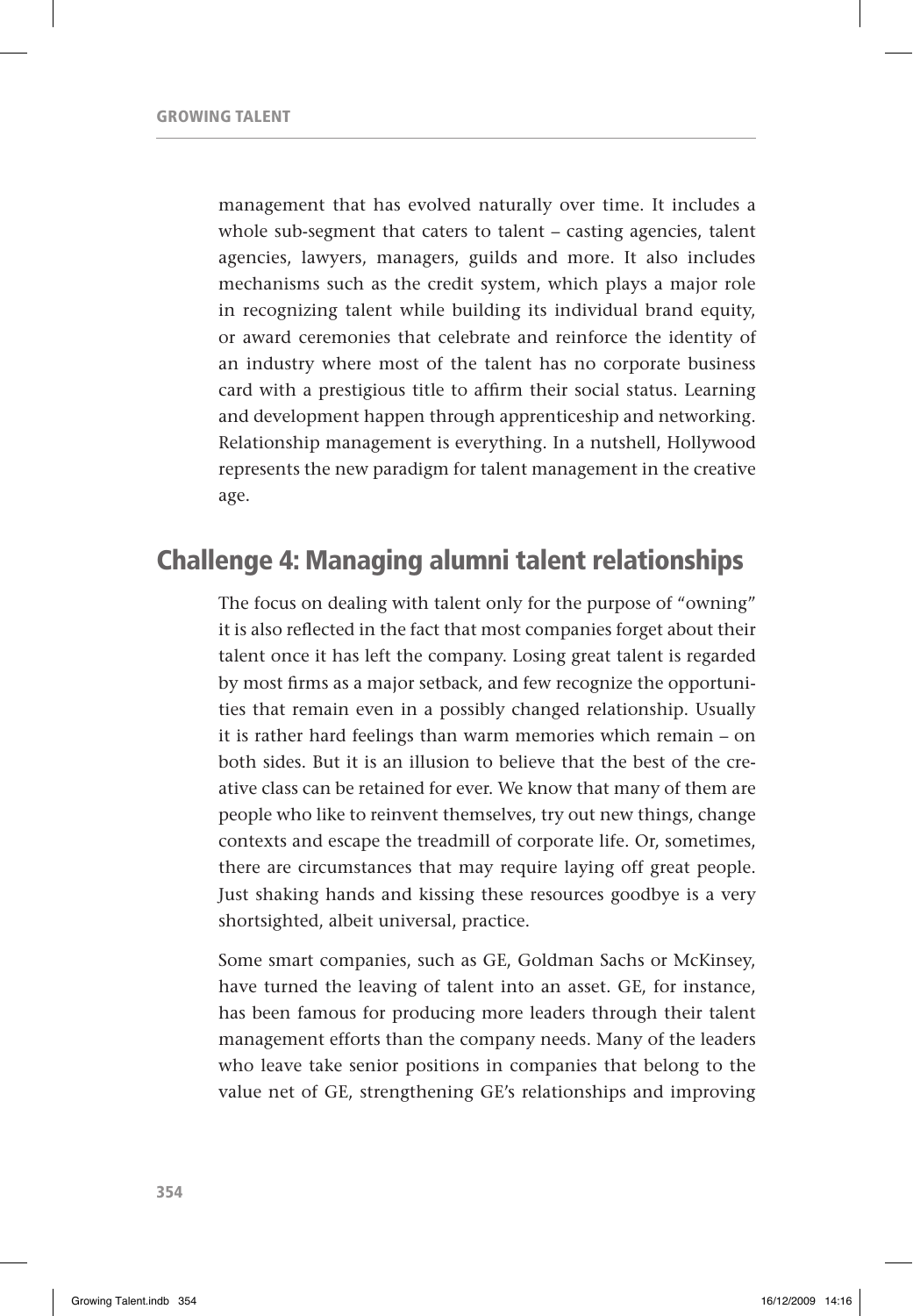the overall performance and cohesion of the network. More famous even is the alumni network of McKinsey. Consulting firms are paradigmatic for the creative class. As the business model of most consulting firms requires a certain ratio between partners, project managers and analysts, they deploy an up-or-out policy for their talent. McKinsey is probably best in turning this systemic drain of talent into a competitive advantage by placing its "alumni" in senior executive positions at clients, with all the obvious resulting advantages in terms of relationship and trust – the key assets of professional service firms. The art of "Enlarged System Talent Management" makes McKinsey the envy of much of its competition. It should serve as a model for every corporation.

### Challenge 5: Managing trust and brand reputation

The examples of GE and McKinsey have one thing in common: both are shining leaders of their industry, with a great reputation and brand. They are masters at building trusted relationships across their organizational boundaries, thus strengthening their overall position in the value web. They clearly illustrate the role of effective trust and reputation management as a key task for comprehensive talent management.

We know that branding and reputation are key attractors for the creative class. Its members honour authentic corporate responsibility and reputation for excellence in specific fields. Great talents are typically interested in creating a name and a reputation for themselves; working for a great brand such as GE, McKinsey, Apple, Google, or a cool start-up rubs off and supports their needs, which may be regarded as narcissistic, but are the basis for their employability – which is nothing else than the basis for their relative freedom.

Further, as important as branding and reputation are trust and relationship capital. They are the currency of a networked economy that is less and less susceptible to command and control. While financial incentives remain important for most, strong relationships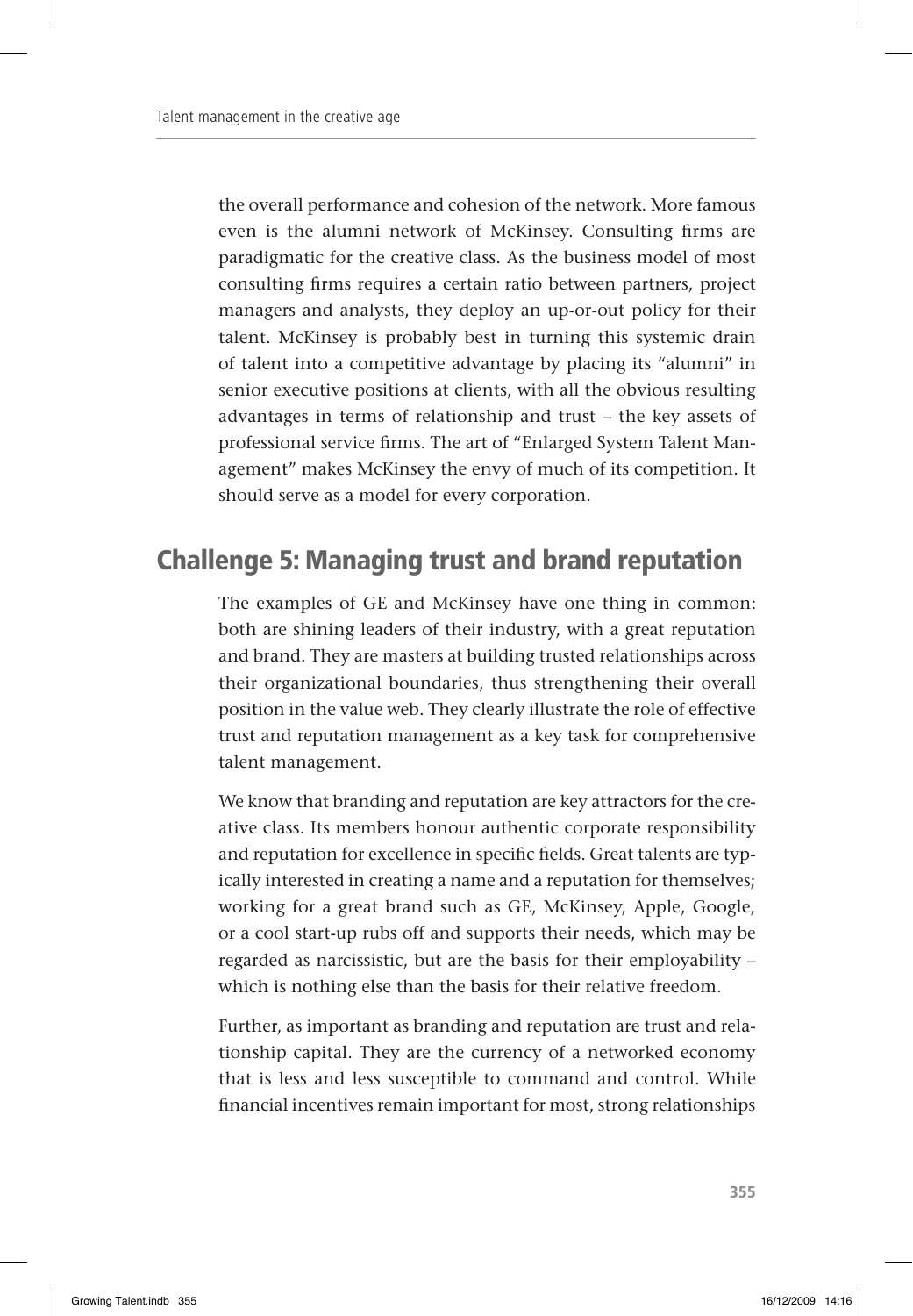and trust create a commitment beyond the economic contract. If creative talent identifies with a vision (or, even better, can utilize the organization in pursuing its own dream), and it has a great and trusting relationship to key stakeholders of the organization, it will become a committed partner, with or without an employment contract. Great examples are major movie stars who sometimes forgo their \$20 million fee for an inspiring project that connects with their values and dreams, and which is produced by someone they know and trust, and with a crew they love to work with.<sup>5</sup>

The conventional toolkit of talent management has little to offer here. While there is a clear awareness of the importance of branding and reputation, there is usually no structured connection to functions that have a responsibility to address these issues, such as marketing, public relations or CSR. At the same time, these functions usually lack the talent perspective that is inherent in these issues, so it is hard to orchestrate integrated initiatives.

### Challenge 6: Managing the attractiveness of strategic locations

We know from Richard Florida's work that the creative class is attracted by spaces with a high quality of life, where it finds tolerance and diversity, and a large group of peers who share these values. Attractive locations draw talent and the presence of diverse talent makes locations attractive in return. Today, the development of regional advantages is a traditional political function, and to attract corporations, regions advertise the quality of their talent and the quality of life together with tax incentives and subsidies. But the responsibility for creating an attractive regional environment in which creative talent loves to live and can thrive should not be left blindly to the local political system.

Comprehensive talent management of the creative class needs to be more tightly linked to how the corporation shapes and contributes